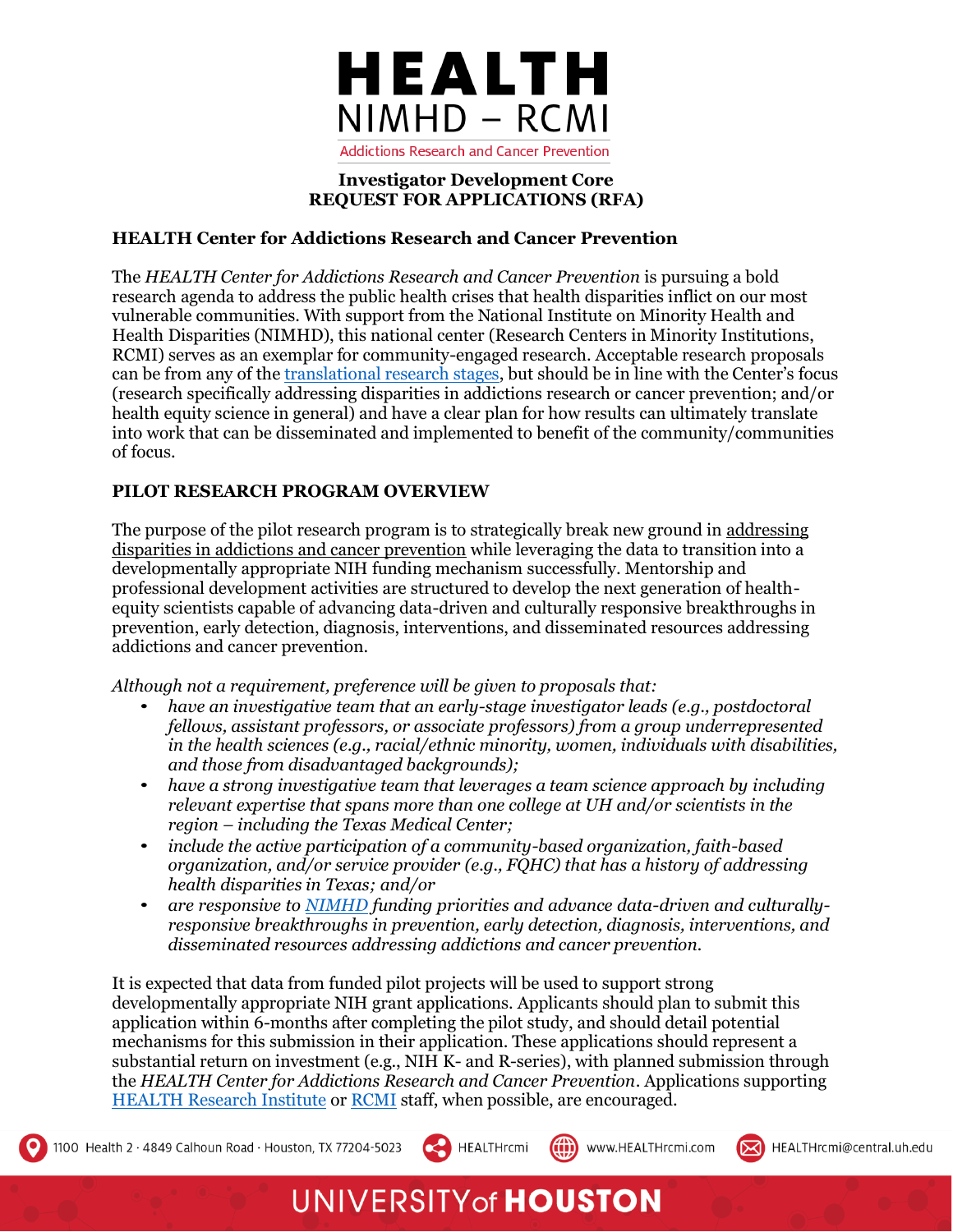#### **GUIDELINES FOR APPROPRIATE PROPOSALS**

This RFA is not accepting applications for scientific work funded by other sources or proposals to extend the duration of work already ongoing. Proposals can expand upon prior research by taking it in a new direction or adding novel components; however, the proposal must align with the Center's mission and represent new multidisciplinary science being pursued.

#### **KEY DATES**

Letter of Intent Due Date: January 3, 2022 at 5:00 pm Application Due Date: February 7, 2022 at 5:00 pm Scientific Merit Review: March 25, 2022 Funding Decisions and NIMHD Approval: between April – May 2022 Earliest Anticipated Award Start Date: June 1, 2022

#### **FUNDING PRIORITIES**

Although not a requirement, preference for funding will be given to proposals that: 1) address health disparities related to: (1) Alcohol, Tobacco, or other Drug Use (ATOD) – including comorbidities with other health outcomes; 2) Cancer prevention and/or treatment outcomes, especially for breast, lung, liver, or colorectal cancers; 3) Social determinants of health – including access to quality care; and 4) Culturally competent prevention and healthcare services. Furthermore, we are especially interested in innovative basic biomedical or clinical science approaches to addictions research and cancer prevention.

#### **LETTER OF INTENT**

Prospective applicants are strongly encouraged to submit a letter of intent (LOI) 30 days prior to the application deadline. Although a LOI is not required, is non-binding, and does not require submission of a subsequent application, the information it contains allows the *HEALTH Center for Addictions Research and Cancer Prevention* to estimate the potential review workload and plan for appropriate expertise in the peer review process of the scientific review. A LOI should include the following:

- Descriptive title of proposed research
- Name, address, and telephone number of the Principal Investigator(s)
- Names of other key personnel
- Participating Departments, if applicable
- Participating Community Partners

Please submit the LOI to Dr. Lorraine Reitzel (Lrreitze@Central.UH.EDU). In the e-mail subject line, write: Letter of Intent PIs Last Name.

#### **PROPOSAL PREPARATION**

The application to this program must be prepared following the requirements outlined below and submitted as a single PDF file via email to [HEALTHrcmi@central.uh.edu](mailto:HEALTHrcmi@central.uh.edu) by the PI's affiliated pre-award research administrator in the College or the Division of Research. The signatures of applicable department chairs and college deans must be provided.

HEALTHrcmi

**UNIVERSITY of HOUSTON** 

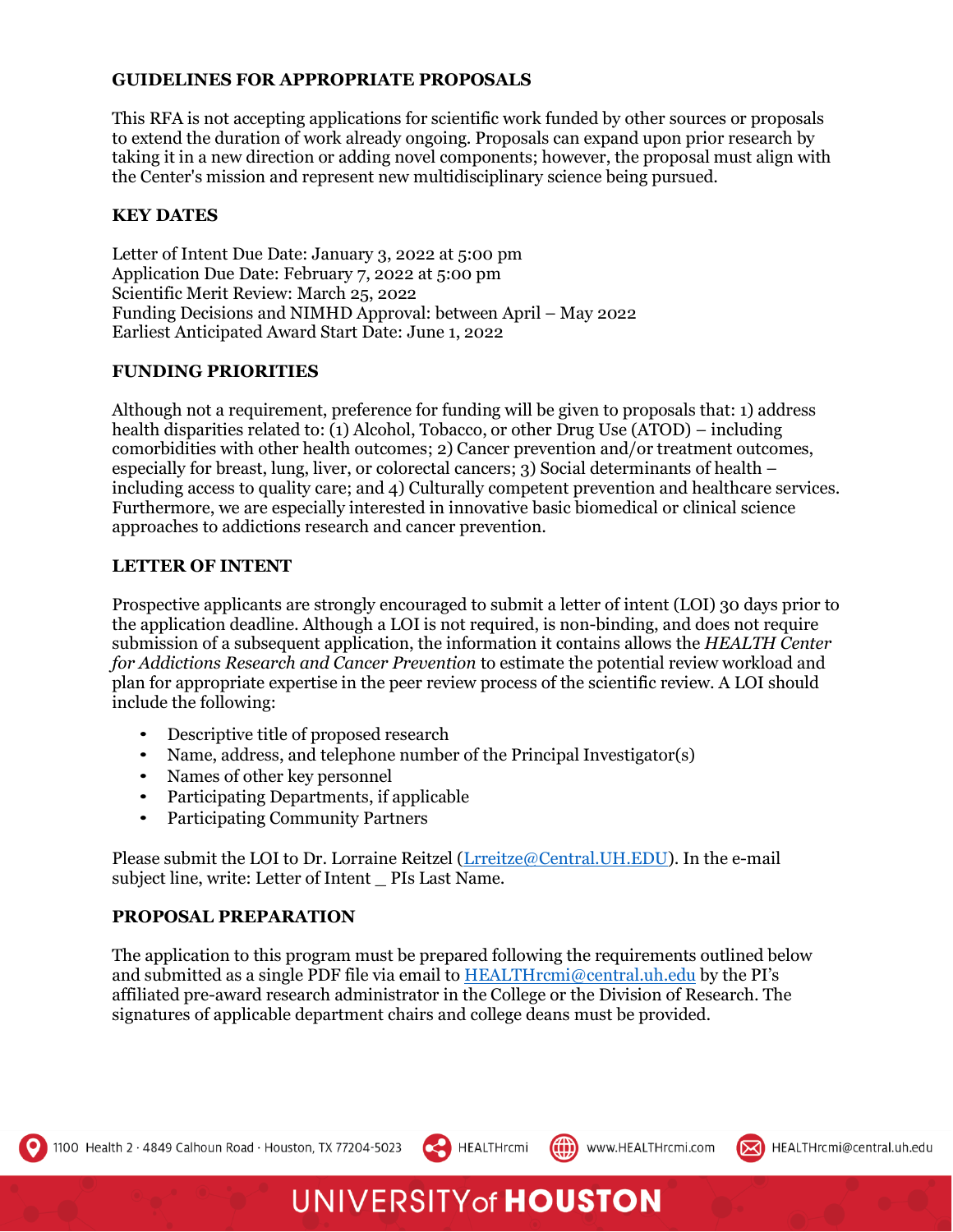## **FORMATTING REQUIREMENTS**

All documents should be single-spaced on US Letter size paper  $(8.5" \times 11")$  with 1/2-inch margins on all sides and Arial or Georgia font size of at least 11 pt. At least 8 pt. font is required for captions to graphics and tables.

### **PROPOSAL COMPONENTS**

- *HEALTH Center for Addictions Research and Cancer Prevention* **[Cover](https://11ddd2c0-7b50-4d1c-b56f-9500d5137230.filesusr.com/ugd/cdee46_679c572407c7490e89bbd20a4a1d1ec9.pdf) Page**
- **Response to Prior Review** (1 pg. max)
	- $\circ$  If this is a resubmission, please provide a point-by-point narrative of how you addressed comments from the prior review of your application.
- **Specific aims** (1 pg. max)
	- $\circ$  Please detail the (1) specific aims of the pilot project, (2) potential to break new ground in addictions and/or cancer prevention, (3) health-disparity being investigated (incl. populations, epidemiological data, and specific mechanism(s) involved – if known), and (4) potential to transition into an independent NIH training or research project.
- **Community Advisory Board (CAB) Information** (1-pg max)
	- o Please (1) use plain language to describe the relevance of this research to the RCMI mission, (2) list the community partners you plan to work with – attaching applicable Letters of Support, and (3) provide a dissemination plan.
- **Research Strategy and Timeline** (i.e., Significance, Innovation, Approach; 4 pg. max)
- **References** (no limit)
- **Public Health Narrative (2-3 sentences)** 
	- o Please use plain language to communicate the public health relevance of the project to the public.
- **Abstract** (up to 30 lines of text)
	- o Please provide a succinct and accurate description of the proposed work that is understandable to a scientifically literate reader. This should include the project's specific aims, research design, methods, and long-term objectives.
- **Request for RCMI resources** (1 pg. max)
	- $\circ$  This could include, but is not limited to, access to core facilities and laboratories; biostatistical services; project design, execution, and dissemination expertise; meeting and storage space; program manager; community education/outreach liaisons; graphics designer; and RCMI investigators.
- **Planned Enrollment Table** [\(use NIH format; a](https://grants.nih.gov/grants/funding/phs398/enrollment.pdf)s applicable)
- **Project Budget Template**
	- o Please use the UH budget template:
		- <https://www.uh.edu/research/resources/dor-forms/proposal-processing-forms/>
- **Project Budget Justification**
- **NIH biosketches** (use latest form [after January 25, 2022\) o](https://grants.nih.gov/grants/forms/biosketch.htm)f key personnel
	- o Please include a leadership plan if a multiple primary investigator (MPI) approach is being proposed. This plan should include a rationale for choosing a MPI approach and detail the governance and organizational structure of the leadership team, communication plans, processes for making decisions on scientific direction and resolving conflicts. Additionally, the roles and scientific responsibilities for MPIs and other key personnel should be delineated.

Incomplete applications are not accepted for review and applications must be ordered as listed above.

HEALTHrcmi

**UNIVERSITY of HOUSTON** 



((iii) www.HEALTHrcmi.com

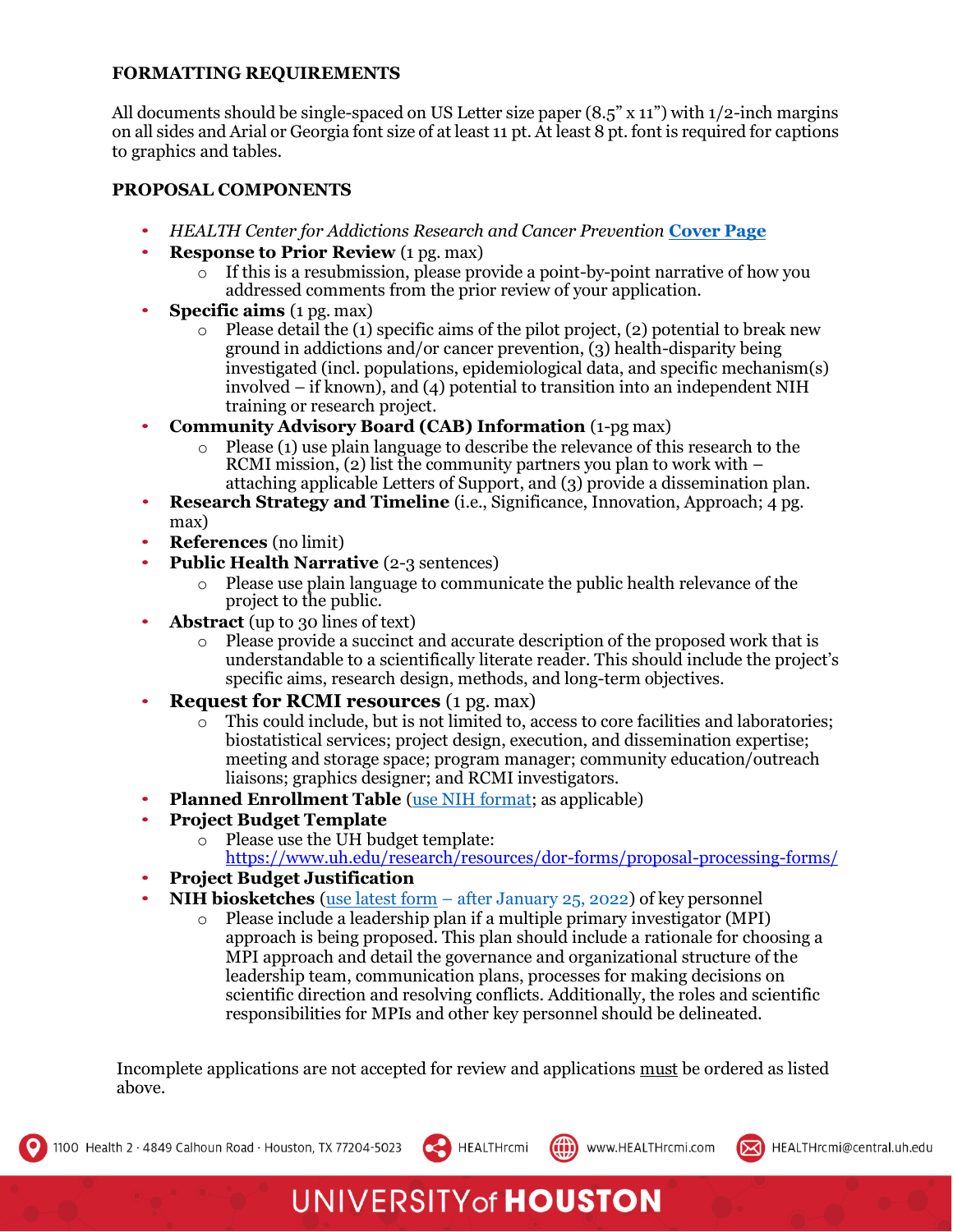### **BUDGET GUIDELINES**

The project period must not exceed one year, and all expenditures must be made within the project period. The earliest project start date is **06/01/2022**. The allowable budget for all pilot projects will range from **\$30,000 - \$50,000.** Three to five meritorious proposals will be funded in this call for applications. Please note that pilot funding will not be released before a completed compliance review. Failure to receive the appropriate institutional approvals in a timely manner will result in the forfeiture of this award.

### Allowable Budget Costs:

- Computational services
- Consulting fees
- Data collection fees, instruments, surveys, and supplies
- Laboratory fees, supplies (disposables), and reagents
- Human subject payments
- Animals and/or biological materials
- Essential travel required to execute the project (e.g., mileage; parking;meals, as allowable)
- Salary support for postdoctoral fellows, research staff, or students
- Software (with sufficient justification)
- Publication/open access fees
- Electronics (i.e., computers, laptops, tablets, etc.) *may be allowable* with prior approval from Dr. Ezemenari M. Obasi (RCMI, PI) but must be relinquished to the *HEALTH Center for Addictions Research and Cancer Prevention* at the end of the funding period

#### Unallowable Budget Costs:

- Equipment
- Faculty salary support
- Food and beverages that are not travel-related
- Indirect cost (IDC) recovery
- Maintenance fees
- Office supplies

## **PROPOSAL REVIEW CRITERIA AND REVIEW PROCESS**

#### Submission Deadline: **5:00 PM CST; 02/07/2022**

Each application will be scored and reviewed according to the current NIH scoring system, ranging from 1 (high impact, exceptional) to 9 (low impact, poor), with scores of 5 being average (moderate impact, good). Reviewers will provide integer scores for the following sections: (1) Significance; (2) Investigator; (3) Innovation; (4) Approach; and (5) Environment. These five scores will inform an Overall Impact score, which will also range from 1-9. Additionally, reviewers will provide an independent score for the following: (1) "Relevance to the RCMI" – reviewed by the Community Advisory Board and based on the published funding priorities; and (2) "Potential to make a breakthrough addressing health disparities in addictions and/or cancer prevention" – based on the Pilot Grant's likelihood of generating cutting-edge data capable of transitioning into a developmentally appropriate NIH funding mechanism. Finally, reviewers will indicate if they approve the budget as submitted or recommend modifications based on the RFA budget guidelines and/or perceived project needs.

HEALTHrcmi

**UNIVERSITY of HOUSTON** 

((iii) www.HEALTHrcmi.com